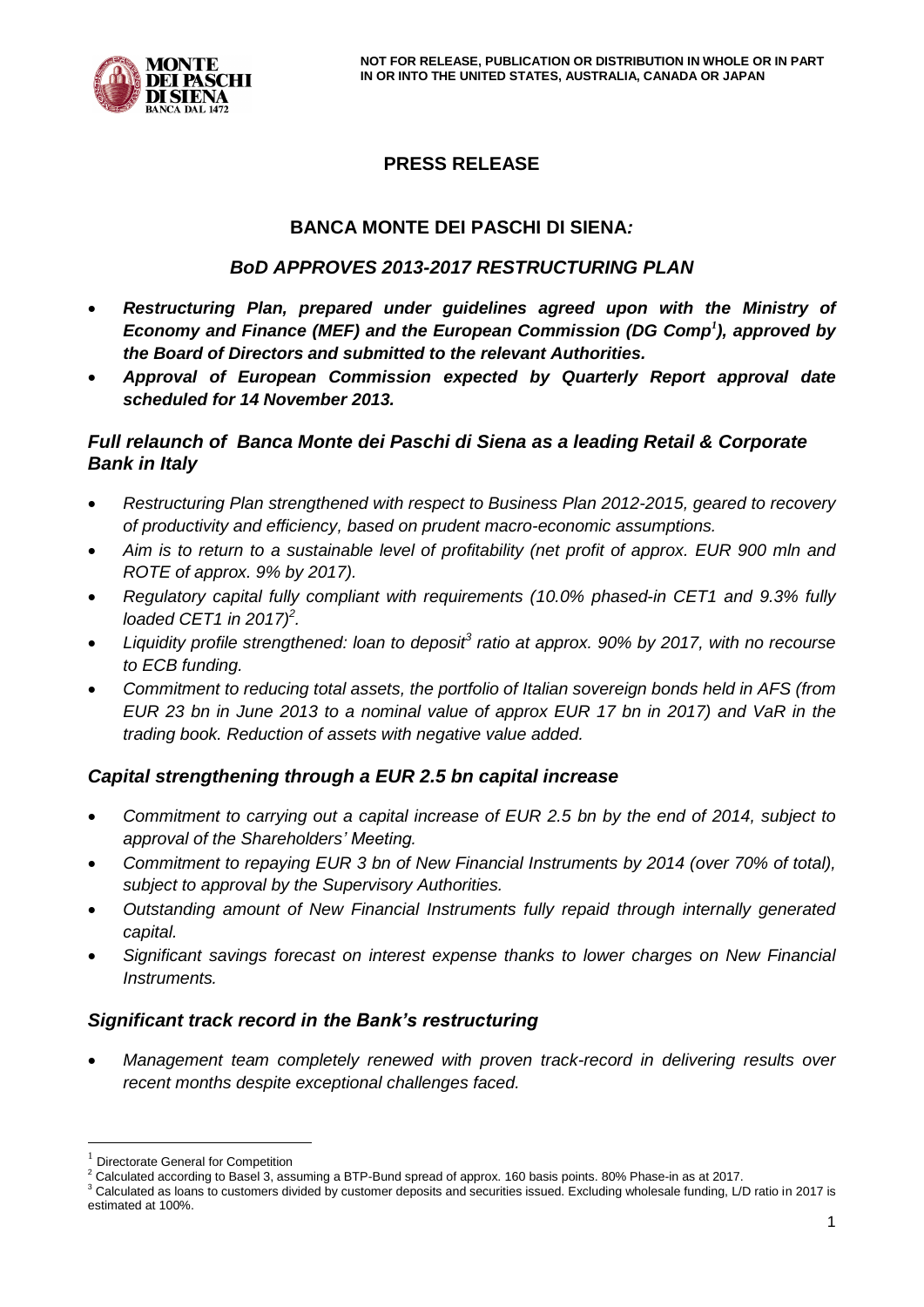

- *Significant simplification of Group structure, with renewed focus on core business and strong reinforcement of compliance and risk monitoring functions.*
- *Comprehensive in-depth review of financial assets and asset quality completed in H1 2013.*
- *Structural review of cost-base and related cost management with a reduction of EUR 140 mln to be delivered by 31 December 2013 and closure of 400 branches (September 2013).*
- *Renewed governance structure with removal of 4% share ownership cap, as approved by the Shareholders' Meeting in July 2013.*

*Siena, 7 October 2013* – Banca Monte dei Paschi di Siena has today approved the 2013-2017 Restructuring Plan, prepared under the guidelines agreed upon with the Ministry of Economy and Finance and the European Commission (DG Comp).

The Restructuring Plan has been presented to the Ministry of Economy and Finance for subsequent submission to the European Commission (DG Comp). Banca Monte dei paschi di Siena is expecting to receive approval of the Plan by the relevant Authorities by the Quarterly Report approval date scheduled for 14 November 2013.

### **RESTRUCTURING PLAN GUIDELINES**

The Restructuring Plan provides for a **Net Profit of around EUR 900 mln and a ROTE in the region of 9% by 2017**, with more ambitious targets than those specified in the 2012-2015 Business Plan.

| <b>Targets</b>               | 2012-2015 Business Plan | 2013-2017 Restructuring Plan               |
|------------------------------|-------------------------|--------------------------------------------|
| (Reductions calculated as of |                         |                                            |
| December 2011)               | 2015 Target             | 2017 Target                                |
| Staff number reduction       | $-4,640$                | $-8,000$                                   |
|                              |                         | (of which $-2,700$ exits already           |
|                              |                         | delivered as at 30 June 2013)              |
| Reduction of other           | <b>EUR 285 mln</b>      | $\sim$ EUR 440 mln                         |
| administrative expenses      |                         | (of which ~EUR 140 mln to be               |
|                              |                         | achieved by 31 December 2013) <sup>4</sup> |
| Branch number reduction      | 400                     | 550                                        |
|                              |                         | (of which ~400 already closed as at        |
|                              |                         | September 2013)                            |
| Revenue growth (CAGR 2012-   |                         | $+0.8%$                                    |
| 2017)                        |                         |                                            |
| Operating cost growth (CAGR  |                         | $-4.8%$                                    |
| 2012-2017)                   |                         |                                            |
| Cost / Income                | 58.5%                   | $-50%$                                     |
|                              |                         |                                            |
| Cost of credit (2017)        | $\blacksquare$          | 90 bps                                     |
|                              |                         |                                            |
| Net profit (mln/EUR)         | $\sim$ EUR 600 mln      | $\sim$ EUR 900 mln                         |
|                              |                         |                                            |
| <b>ROTE</b>                  | $-7%$                   | $-9%$                                      |
|                              |                         |                                            |

 $4$  Estimated as difference between annualised number as at 1H13 and 2011 base

1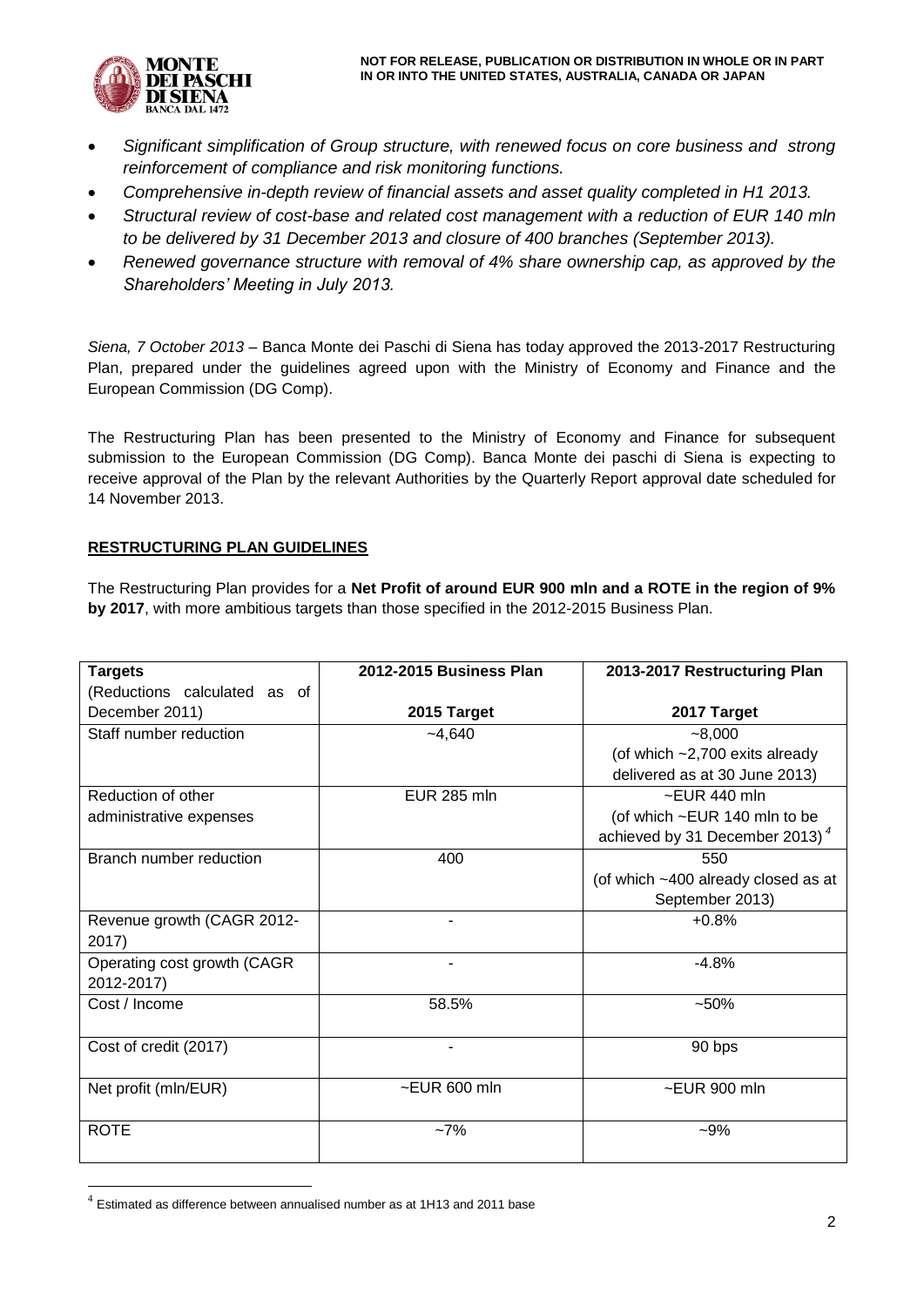

| Loan /deposit ratio | $~188\%$ | $-90%$  |
|---------------------|----------|---------|
| Phased-in CET1      | $-8%$    | $~10\%$ |

The Restructuring Plan entails a series of actions aimed at **restoring a level of profitability that is in line with the cost of capital and sustainable over time as well as fully strengthening the asset structure, capital and liquidity of the bank.**

**Fee and commission income:** Inclusion of a number of initiatives, already launched in 2012 and 2013, aimed at recovering the bank's productivity gap against its main Italian peers (net fee and commissions/ volumes traded 0.55% vs an Italian bank average of 0.64%). Among these are: relaunching the private banking sector with a focus on HNW customers, reinforcing bancassurance activities and launching the online bank project (Widiba).

**Personnel costs:** Commitment to reducing the number of employees by approx. 8,000 and personnel costs by approx. EUR 500 mln in the 2011-2017 period. The 2017 headcount reduction objective is consistent with results delivered so far (approx. 2,700 exits), largely through staff reorganisation actions already implemented. The remaining reduction (5,300 employees) will result from disposal of non-core assets, outsourcing initiatives and solutions identified in the Plan which will allow for objectives to be achieved with the least occupational impact possible with recourse to the Solidarity Fund, within the framework of the planned stages of negotiation with the trade unions.

**Other administrative expenses**: Commitment to reducing costs by around EUR 440 mln between 2011- 2017, of which approx. EUR 140 mln to be achieved by 31 December 2013<sup>4</sup>. The further reduction, amounting to approx. EUR 300mln, will be delivered through full implementation of the 170 actions undertaken/in progress in 2013, the closure of an additional 150 branches (in addition to the 400 already closed), restructuring of the transaction "Chianti Classico"<sup>5</sup>, additional space and facility management actions, renegotiation of vendor agreements, rationalization of IT architecture and associated costs, disposal of non-core assets and containment of personnel administrative expenses linked to the further reduction in the number of employees.

In the event that certain business and profitability targets are not met, further actions will be implemented on operating costs.

**Remuneration of the Top Management:** Commitment to respecting the maximum remuneration limit (agreed upon with the European Commission for the amount of EUR 500,000) until completion of the capital raising or full repayment of the New Financial Instruments. This remuneration limit is within a context which has already seen the bank adopt significant salary containment measures in 2012 and 2013. In particular, a reduction of 47% on fixed salary and of 54% on total remuneration, including the potential maximum variable portion, as compared to plan implementation as at 31 December 2011.

**Loan loss provisions**: Cost of risk conservatively estimated at less than 100 basis points only from 2017 onwards - to take account of the persisting economic crisis and future uncertainties - despite significantly rebalancing the loan portfolio.

**Financial assets:** Commitment to reducing the portfolio of Italian government bonds classified as availablefor-sale from EUR 23 bn in June 2013 to a nominal value of approx EUR 17 bn in 2017 (with interest rate risk largely covered by hedging). Reduction of VaR in trading book.

1

 $<sup>5</sup>$  Transaction for value creation from part of the Group's real estate used in the business, completed in 2010</sup>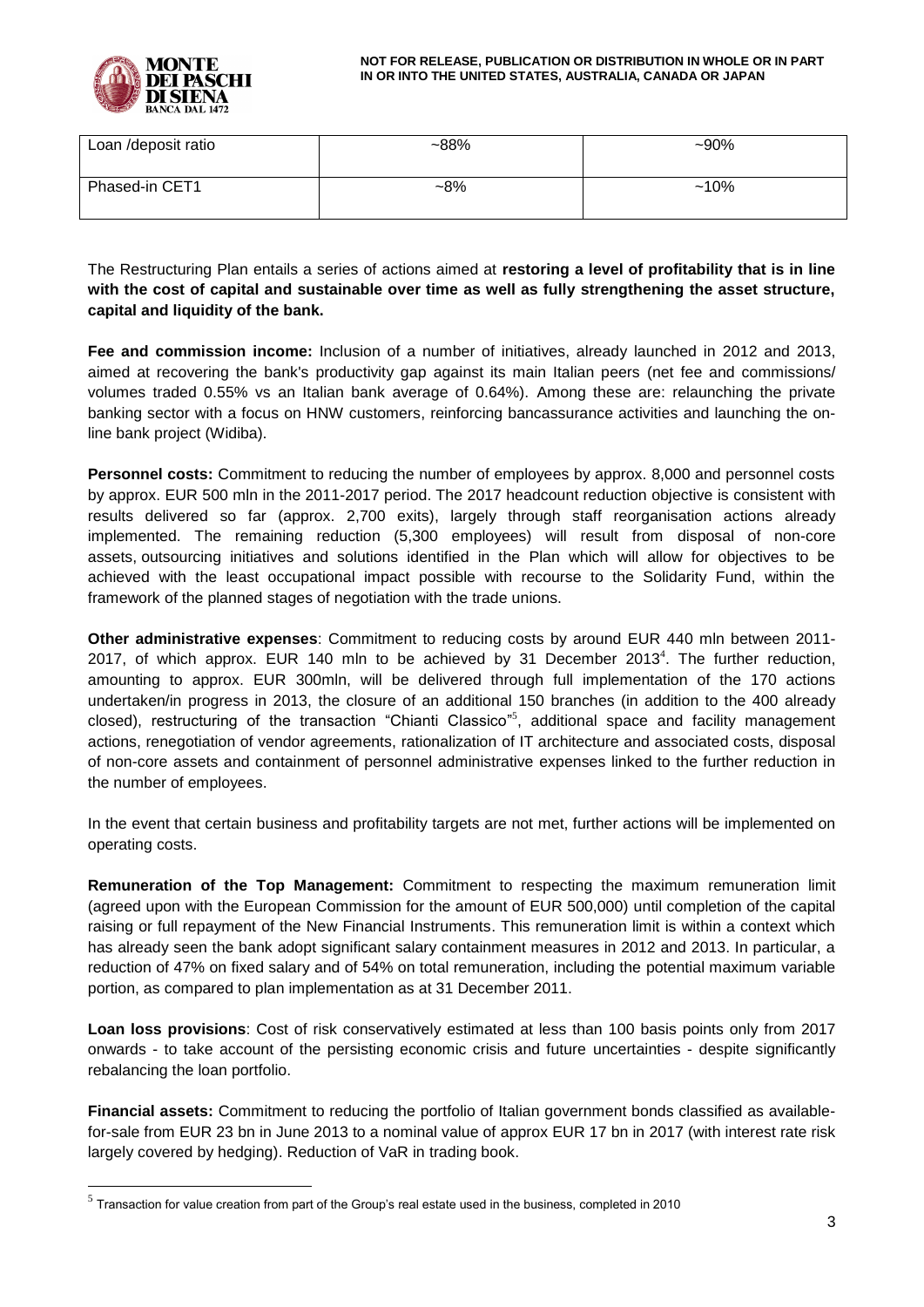

**Non-core assets:** Reduction of consumer credit and leasing portfolio and gradual run-off of assets with negative value added.

Liquidity: The Bank's liquidity profile will be strengthened so as to reach a loan to deposit ratio<sup>6</sup> (excluding wholesale funding) of approx.100% and a total loan to deposit ratio<sup>6</sup> of around 90% in 2017, fully repay the European Central Bank loans (LTROs) by 2015 and additionally reinforce counterbalancing capacity.

The Restructuring Plan provides for a capital increase of EUR 2.5 bn (as more fully outlined below) for repayment of the New Financial Instruments and maintenance of **capital levels compliant with regulatory requirements** over the Plan's entire time horizon, **achieving a phased-in CET1 target of 10.0% and a fully loaded CET1 of 9.3% 7 in 2017**. .

As a consequence of the above actions, it is expected that the Restructuring Plan will deliver a **reduction in the cost of funding** thanks to easier access to funding. It should also be noted that the economic and capital/financial projections in the Restructuring Plan are not only based on the decision to bring forward repayment of the New Financial Instruments and the one-off items registered in 2012, but also on conservative assumptions dictated by the ongoing economic crisis in Europe and in Italy.

### **CAPITAL STRENGTHENING**

1

As part of its Restructuring Plan, the Bank intends to launch specific initiatives aimed at allowing for **full repayment of the New Financial Instruments by 2017, ahead of previous projections**:

- **Capital strengthening through a capital increase of EUR 2.5 bn** (instead of EUR 1 bn in the previous Business Plan), to be carried out by December 2014.
- **Repayment of New Financial Instruments for an amount of EUR 3 bn** (over 70% of total) **in 2014**, subject to prior authorization by the Bank of Italy.
- Repayment of the outstanding amount by the end of 2017 through internally generated capital based on Restructuring Plan actions and improvement of the AFS reserve.

**The capital increase and early repayment offer significant benefits** to the Bank. In particular:

- Better quality of capital through replacement of the New Financial Instruments with primary capital.
- Quicker return to a level of profitability that is sustainable and in line with cost of capital by reducing interest expense on the New Financial Instruments.
- Potential benefits with rating agencies, reduced cost of funding and improved access to the *wholesale* market.
- Removal of dividend payment ban imposed by the European Commission (DG Comp) subject to completion of the capital increase.

The capital increase will have to be submitted for approval by the Extraordinary Shareholders' Meeting of the Bank, which will be convened by the Board of Directors once approval of the Restructuring Plan by the European Commission (DG Comp) has been obtained.

**It is noted that, should market conditions prevent completion of the capital raising within the timeframe set, the Restructuring Plan envisages conversion of the New Financial Instruments into new Bank shares.**

 $<sup>6</sup>$  Calculated as loans to customers divided by deposits to customers and securities issued.</sup>

 $^7$  Calculated according to Basel 3, conservatively assuming a BTP-Bund spread of approx. 160 basis points Phase-in of 80% as at 2017.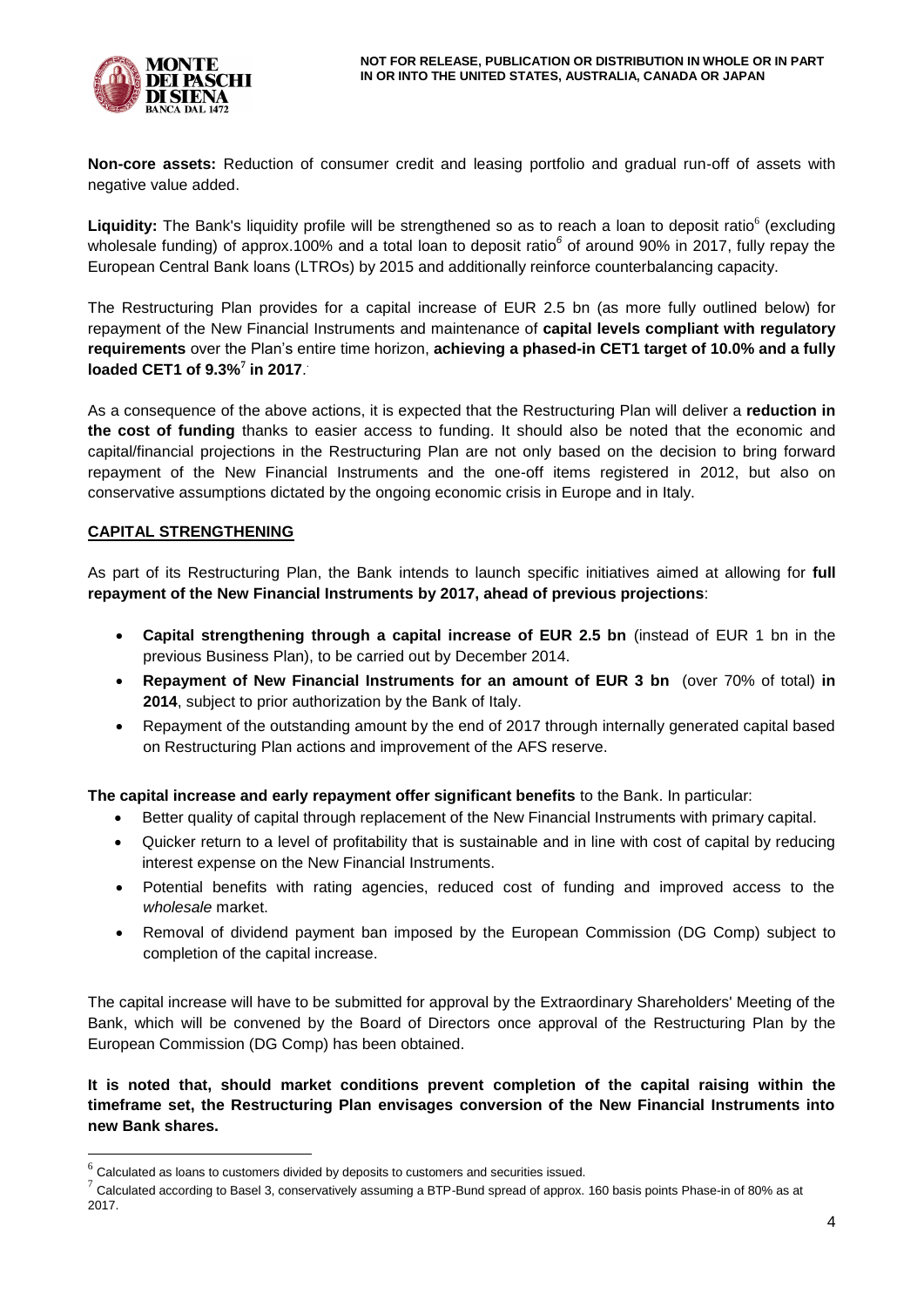

With regard to "Upper Tier 2" subordinated notes, the Bank has the option to pay interest payable in 2013, **without enforcement of a deferral clause**. Payment of subsequent coupons is subject to the signing of **a binding underwriting agreement relating to the capital increase.**

Chairman Alessandro Profumo stated: "*The Restructuring Plan preserves our vision and the Bank's strategic priorities but allows us to accelerate the Bank's relaunch through capital strengthening and early repayment of the new Financial instruments, in the best interest of all our stakeholder*s".

Chief Executive Officer, Fabrizio Viola added: "*Over the past year, the Bank's relaunch has materialised through significant results in terms of internal reorganisation, sales and distribution development and strong cost containment, despite a more challenging macroeconomic scenario than the one initially expected. We are now moving into the second phase, which will see our commitment to proceeding with the relaunch, implementing the Restructuring Plan and repaying the State aid"*.

Further details on the actions and financial objectives set out in the Restructuring Plan will be announced after approval of the Plan by the European Commission (DG Comp) and will be contained in the new 2013- 2017 Strategic Plan of Banca Monte dei Paschi di Siena which will be promptly disclosed to the market.

UBS has been engaged as *financial advisor to Banca Monte dei Paschi SpA* for the study and structuring of the capital increase with Linklaters acting as *legal advisor*.

### **RESIGNATION OF A DIRECTOR**

The Board of Directors has today acknowledged the resignation for personal reasons of Prof. Tania Groppi with effect as of 13 October 2013.

*This press release will be available at[: www.mps.it](http://www.mps.it/)*

## **For further information:**

**Communication Research & Investor Relations** Tel. +39 0577.296634 Tel.: + 39 0577.296477

*[investor.relations@banca.mps.it](mailto:investor.relations@banca.mps.it)*

*[ufficio.stampa@banca.mps.it](mailto:ufficio.stampa@banca.mps.it)*

This communication and the information contained herein does not contain or constitute an offer of securities for sale, or solicitation of an offer to purchase securities, in the United States, Australia, Canada or Japan or any other jurisdiction where such an offer or solicitation would require the approval of local authorities or otherwise be unlawful (the "**Other Countries**"). Neither this document nor any part of it nor the fact of its distribution may form the basis of, or be relied on in connection with, any contract or investment decision in relation thereto.

The securities referred to herein have not been registered and will not be registered in the United States under the U.S. Securities Act of 1933, as amended (the "**Securities Act**"), or pursuant to the corresponding regulations in force in the Other Countries. The securities may not be offered or sold in the United States or to U.S. persons unless such securities are registered under the Securities Act, or an exemption from the registration requirements of the Securities Act is available.

The content of this document has a merely informative and provisional nature and is not to be construed as providing investment advice. The statements contained herein have not been independently verified. No representation or warranty, either express or implied, is made as to, and no reliance should be placed on, the fairness, accuracy, completeness, correctness or reliability of the information contained herein. Neither